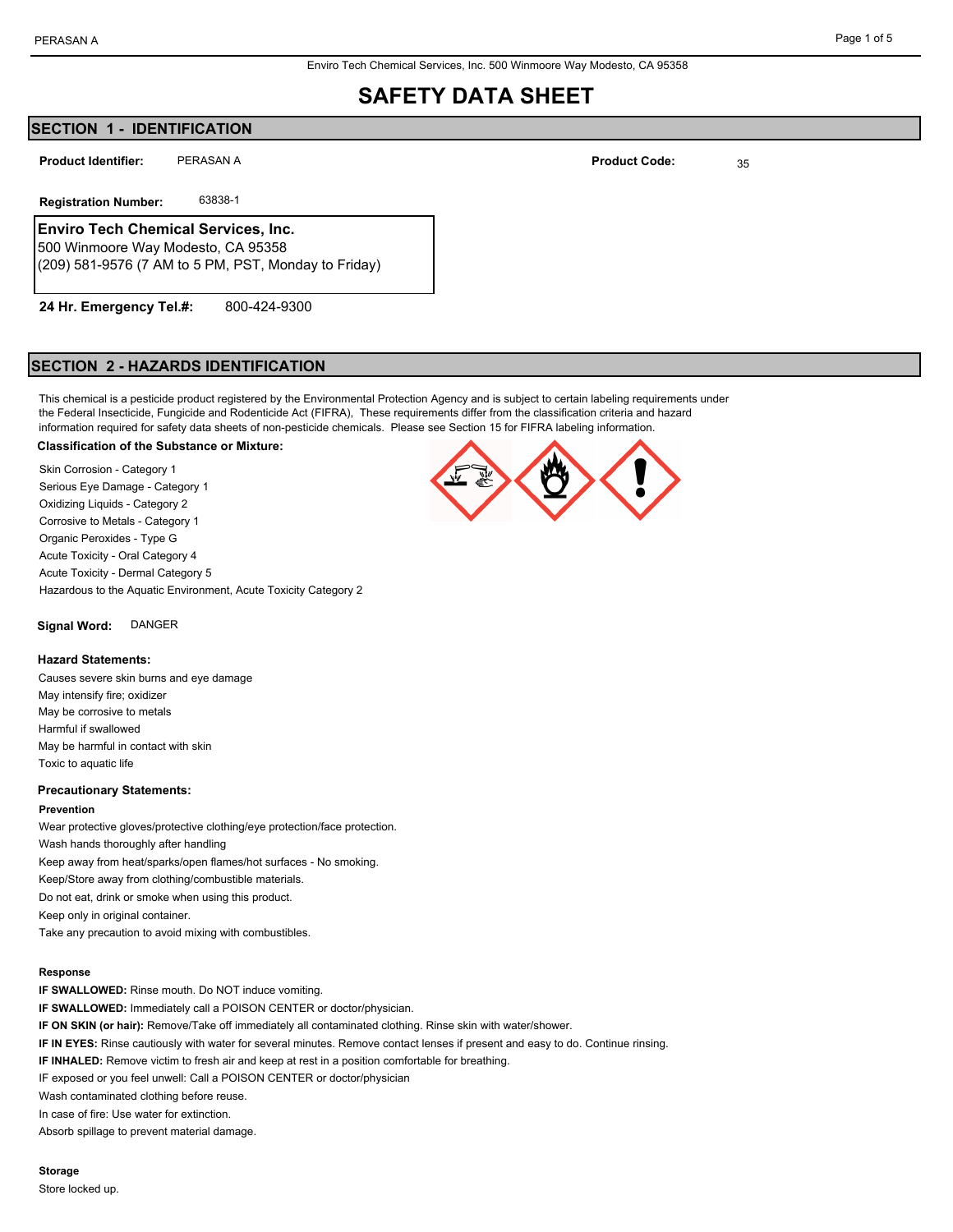Store in a corrosive resistant container with a resistant inner liner.

#### **Disposal**

Dispose of contents/container in accordance with local regulations.

### **SECTION 3 - COMPOSITION / INFORMATION ON INGREDIENTS**

| <b>Ingredient</b>         | <b>ICAS Number</b> | <b>IConcentration</b> |
|---------------------------|--------------------|-----------------------|
| <b>IHYDROGEN PEROXIDE</b> | 7722-84-1          | $25 - 27.4%$          |
| <b>IACETIC ACID</b>       | 64-19-7            | $3 - 8%$              |
| <b>IPEROXYACETIC ACID</b> | 79-21-0            | $15.0 - 5.9%$         |

## **SECTION 4 - FIRST-AID MEASURES**

**Inhalation:** Remove source of exposure or move person to fresh air and keep comfortable for breathing. Immediately call a POISON CENTER/doctor. If breathing is difficult, trained personnel should administer emergency oxygen if advised to do so by the POISON CENTER/doctor. Symptoms of pulmonary edema can be delayed up to 48 hours after exposure. If direct contact during rescue breathing poses a threat to the first aid provider, "Avoid mouth-to-mouth contact by using a barrier device."

**Skin Contact:** Take off immediately contaminated clothing, shoes and leather goods (e.g. watchbands, belts). Rinse skin with lukewarm, gently flowing water/shower with a flushing duration of 30 minutes. Immediately call POISON CENTER/doctor. Wash contaminated clothing before re-use.

**Eye Contact:** Remove source of exposure or move person to fresh air. Rinse eyes cautiously with lukewarm, gently flowing water for several minutes, while holding the eyelids open. Remove contact lenses, if present and easy to do. Continue rinsing for 30 minutes. Take care not to rinse contaminated water into the unaffected eye or into the face. Immediately call a POISON CENTER/doctor.

**Ingestion:** Rinse mouth. Do NOT induce vomiting. Immediately call a POISON CENTER/doctor. If vomiting occurs naturally, lie on your side, in the recovery position.

**Most Important Symptoms and Effects, both Acute and Delayed:** Causes severe skin burns and eye damage, burning of the mouth, throat, and esophagus.

**Indication of any Immediate Medical Attention and Special Treatment Needed:** Treat symptomatically

## **SECTION 5 - FIRE-FIGHTING MEASURES**

**Extinguishing Media:** Use water spray, powder, foam, carbon dioxide.

**Special hazards arising from the substance or mixture:** Non combustible. May give off irritating or toxic fumes (or gases) in a fire.

**Flammability classification (OSHA 29 CFR 1910.106) (Hazcom 2012):** Non flammable

**Hazardous Combustion Products:** May cause fire and explosions when in contact with incompatible materials.

**Special protective equipment and precautions for firefighters:** In the event of a fire, wear full protective clothing and NIOSH-approved self-contained breathing apparatus.

#### **SECTION 6 - ACCIDENTAL RELEASE MEASURES**

**Personal precautions, protective equipment and emergency procedures:** Ventilate area of leak or spill. Wear appropriate personal protective equipment as specified in Section 8. Isolate hazard area. Keep unnecessary and unprotected personnel from entering.

**Methods and materials for containment and cleaning up:** SMALL SPILLS (less than 1 gallon): Neutralize with soda ash or cover with dry earth, sand or other non combustible material, place into loosely covered plastic containers for later disposal. If neutralized, material can be diluted into drain. LARGE SPILL: Restrict access to area until completion of clean up. Prevent liquid from entering sewers or waterways. Stop or reduce leak if safe to do so. Dike with inert material (sand, earth, etc.). Collect into plastic containers for disposal. Ensure adequate decontamination of tools and equipment following clean up.

**Special spill response procedures:** Collect spills in plastic containers only. Prevent from entering sewers, waterways, or low areas.

## **SECTION 7 - HANDLING AND STORAGE**

**Precautions for Safe Handling:** Wear at least chemical resistant gloves and eye protection, face shield, and chemical resistant garments when handling, moving or using this product. Do not contaminate water, food, or feed by storage or disposal.

**Conditions for Safe Storage:** Store in a cool, dry, well ventilated place away from direct sunlight. Keep container closed when not in use.

**Incompatible Materials:** Avoid strong reducing agents, soft metals, heat and bases (unless product has been diluted to less than 1000ppm, then bases may be used to gradually adjust to a pH of less then 9).

## **SECTION 8 - EXPOSURE CONTROLS / PERSONAL PROTECTION**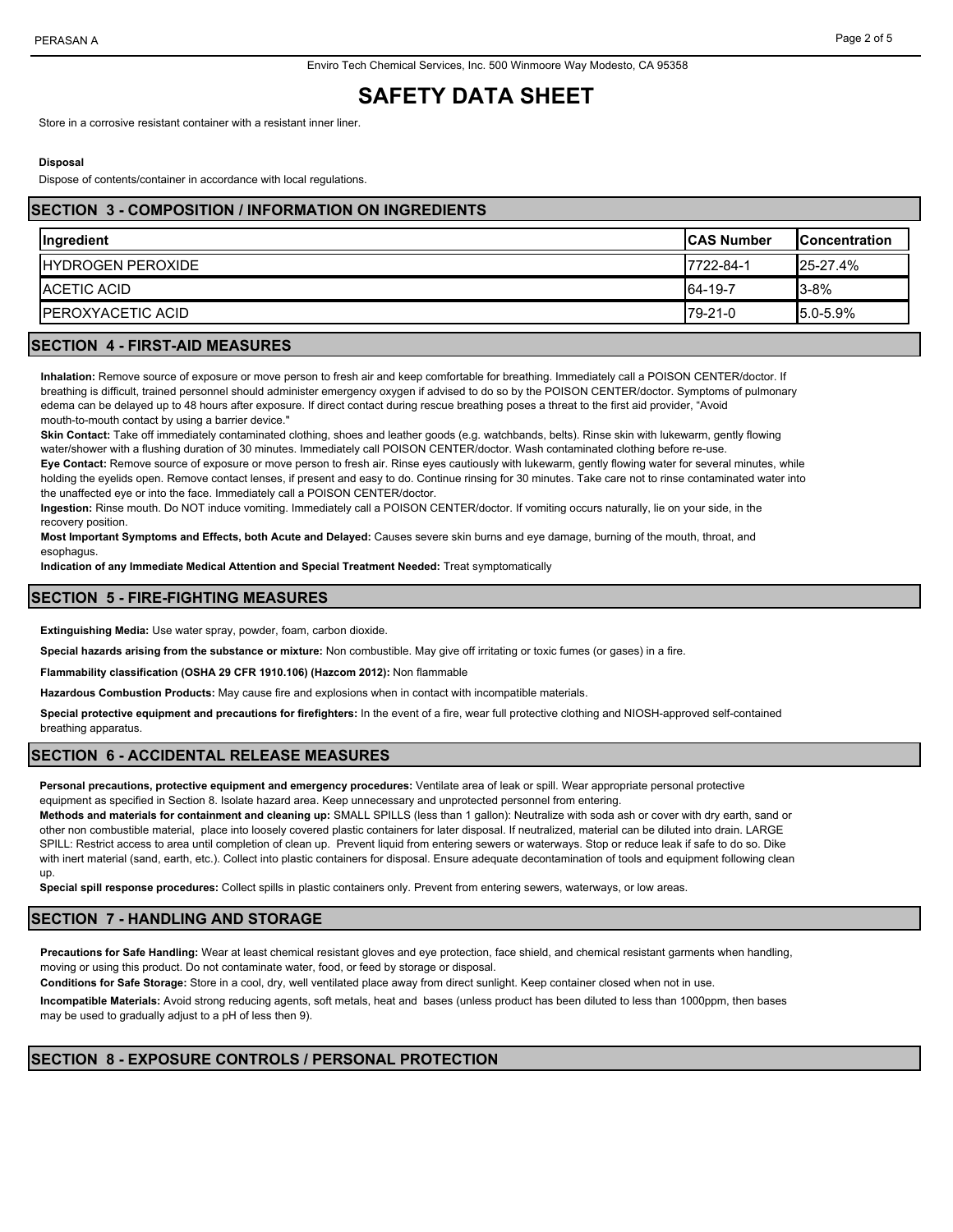| <b>EXPOSURE LIMITS:</b> |           |          | <b>OSHA PEL</b>          |          | <b>ACGIH TLV</b> |
|-------------------------|-----------|----------|--------------------------|----------|------------------|
| <b>CHEMICAL NAME</b>    | ICAS NO.  | ITWA     | <b>ISTEL/CEILING</b>     | ITWA     | <b>STEL</b>      |
| ACETIC ACID             | 64-19-7   | $10$ ppm | [15 ppm/40 ppm (CalOSHA) | $10$ ppm | 15 ppm           |
| HYDROGEN PEROXIDE       | 7722-84-1 | ppm      | ppm/N/A (CalOSHA)        | ppm      | IN/A             |
| PERACETIC ACID          | 79-21-1   | N/A      | IN/A                     | IN/A     | $ 0.4$ ppm       |

**Ventilation and engineering measures:** Forced air, local exhaust, or open air is adequate.

**Respiratory Protection:** In case of confined spaces or high levels encountered in the air, wear self contained breathing apparatus.

**Skin Protection:** Wear chemical resistant gloves and chemical resistant garments when handling, wash garments before re-use.

**Eye/Face Protection:** Wear chemical goggles; also wear a face shield if splashing hazard exists.

**Other Protective Equipment:** Eye wash facility and emergency shower should be in close proximity.

**General Hygiene Conditions:** Do not eat, drink or smoke when using this product. Wash thoroughly after handling. Remove and wash contaminated clothing before re-use. Handle in accordance with good industry hygiene and safety practice.

## **SECTION 9 - PHYSICAL AND CHEMICAL PROPERTIES**

**Appearance:** Clear colorless liquid **Odor:** Vinegar odor **pH:** <1 (1:10) **Melting/Freezing point:** No information available **Initial boiling point and boiling range:** No information available **Flash Point:** >200º F / >93 º C **Flammability (solid, gas):** Non flammable **Vapor Pressure (mm Hg):** 22 **Specific gravity:** 1.12 g/mL **Solubility in Water:** Complete **Auto ignition Temperature:** >518º F/ >270º C **Decomposition temperature:** No information available **Viscosity:** 5-15 cSt at 20ºC / 68ºF **Volatiles (% by weight):** >99 **Volatile Organic Compounds (VOC's):** No information available

## **SECTION 10 - STABILITY AND REACTIVITY**

**Reactivity:** Reactive with bases, metals, reducing agents and combustible materials **Chemical Stability:** Stable for up to 1 year when stored under normal conditions. **Possibility of Hazardous Reactions:** May react with incompatible materials **Conditions to Avoid:** Incompatible materials and high temperatures **Incompatible Materials:** Reactive with bases, metals, reducing agents and combustible materials **Hazardous Decomposition Products:** Oxygen which supports combustion.

## **SECTION 11 - TOXICOLOGICAL INFORMATION**

#### **Information on likely routes of exposure:**

Routes of entry - inhalation: YES Routes of entry - skin & eye: YES

Routes of entry - ingestion: YES

Routes of entry - skin absorption: NO

#### **Potential Health Effects:**

**Signs and symptoms of short term (acute) exposure:**

**Inhalation:** Inhalation of the mist may produce severe irriation of respiratory tract, characterized by coughing, choking, shortness of breath, headaches, dizziness, nausea, weakness and/or drowsiness.

**Ingestion:** Corrosive! Swallowing causes severe burns of mouth, throat, and stomach. Severe scarring of tissue, corrosion, permanent tissue destruction and death may result. Symptoms may include severe pain, nausea, vomiting, diarrhea, shock, hemorrhaging and/or fall in blood pressure. Damage may appear days after exposure.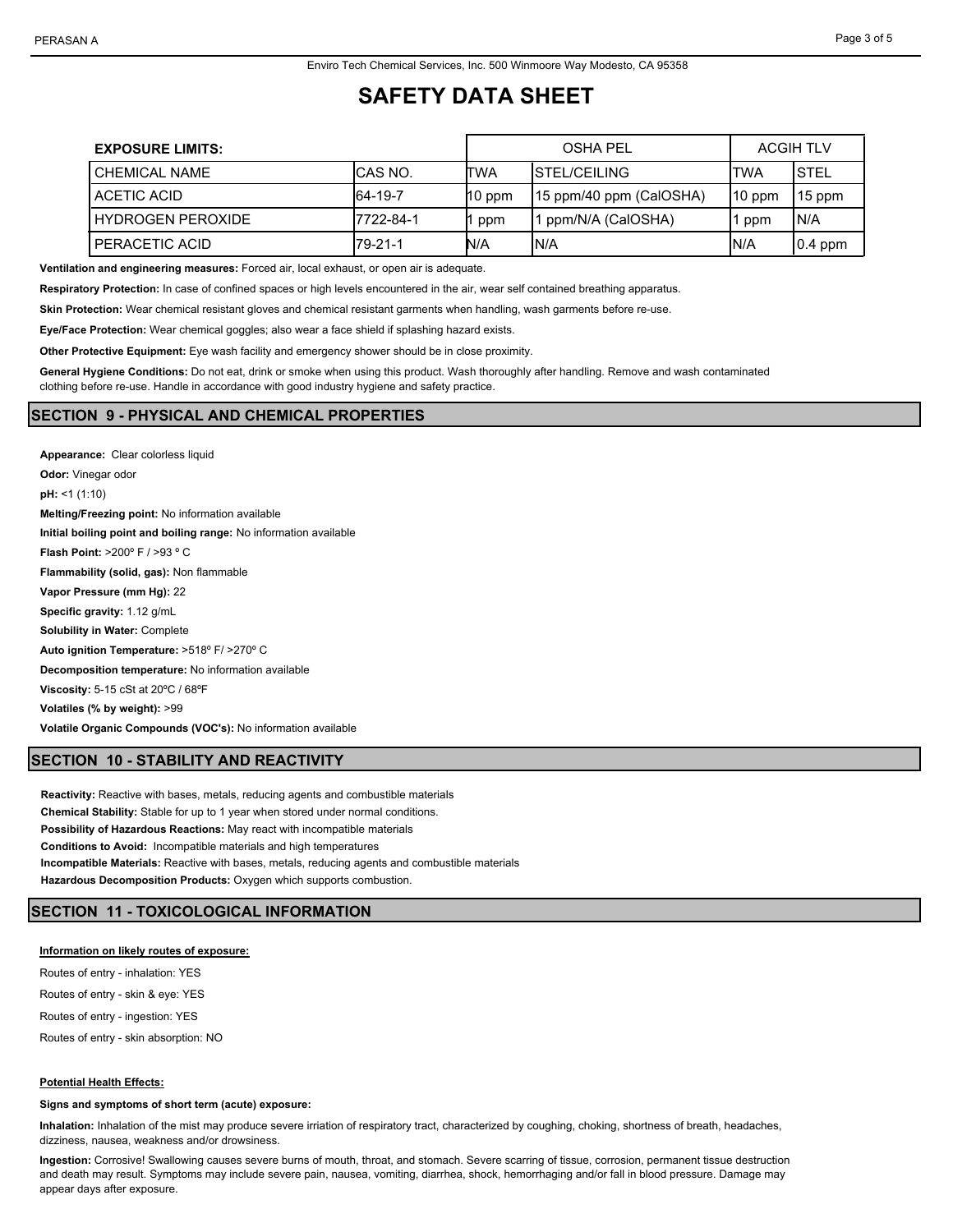Enviro Tech Chemical Services, Inc. 500 Winmoore Way Modesto, CA 95358

# **SAFETY DATA SHEET**

**Skin:** Corrosive! Contact with skin causes irritation or severe burns and scarring with greater exposures.

**Eye:** Corrosive! Causes irritation of eyes, and with greater exposures it can cause burns that may result in permanent impairment of vision, even blindness.

#### **Potential Chronic Health Effects:**

**Mutagenicity:** No known mutagenic effects

**Carcinogenicity:** Not a known carcinogen or tumorigen

**Reproductive effects:** No known reproductive effects

**Sensitization to material:** No expected to cause sensitization

**Specific target organ effects:** No information available

**Medical conditions aggravated by overexposure:** No information available

**Toxicological data:** The calculated ATE values for this mixture are:

ATE oral =  $668$  mg/kg

ATE dermal = 4808 mg/kg

ATE inhalation = >20 mg/L or >20,000 ppm

#### **SECTION 12 - ECOLOGICAL INFORMATION**

**Ecotoxicity:** May harmful to aquatic life.

**Persistence and degradability:** Not expected to persist. Expected to readily biodegrade.

**Bioaccumulation potential:** Not expected to bio accumulate.

**Mobility in soil:** No information available

#### **SECTION 13 - DISPOSAL CONSIDERATIONS**

**Handling for disposal:** Do not contaminate water, food, or feed by storage and/or disposal. When handling refer to protective measures listed in sections 7 and 8. Empty residue from containers, rinse container well.

**Method of disposal:** Dispose of in accordance with all applicable federal, state, provincial and local regulations. Contact your local, state, provincial or federal environmental agency for specific rules.

**RCRA:** If product becomes a waste, it does meet the criteria of a hazardous waste as defined by the US EPA, because of: Corrosivity D002

## **SECTION 14 - TRANSPORTATION INFORMATION**

Certain shipping modes or package sizes may have exceptions from the transport regulations. The classification provided may not reflect those exceptions and may not apply to all shipping modes or package sizes.

Please note the GHS and DOT Standards are NOT identical and therefore can have varying classifications

#### **US 49 CFR/DOT/IATA/IMDG Information:**

UN No.: 3098

UN Proper Shipping Name: Oxidizing liquid, corrosive, n.o.s. (contains hydrogen peroxide and peroxyacetic acid mixture, stabilized) Transportation hazard class(es): 5.1 (8) Packing Group: II

#### **Environmental hazards:** No hazards identified.

#### **SECTION 15 - REGULATORY INFORMATION**

FIFRA Classification/Typical Hazard Labeling, as outlined in EPA Label Review Manual

|  | <b>Hazard Data</b> |  |
|--|--------------------|--|
|--|--------------------|--|

| Signal Word                      | DANGER                                                       |
|----------------------------------|--------------------------------------------------------------|
| Acute Toxicity, oral             | Category III: Harmful if swallowed                           |
| Acute Toxicity, dermal           | Category III: Harmful if absorbed through skin               |
| Acute Toxicity, inhalation       | Category II: May be fatal if inhaled                         |
| Skin irritation/corrosion        | Category I: Corrosive. Causes skin burns                     |
| Serious eye damage               | Category I: Corrosive, Causes irreversible eye damage        |
| Sensitization                    | Not Classified (NC)                                          |
| Environmental (aquatic) toxicity | This pesticide is toxic to fish and other aquatic organisms. |